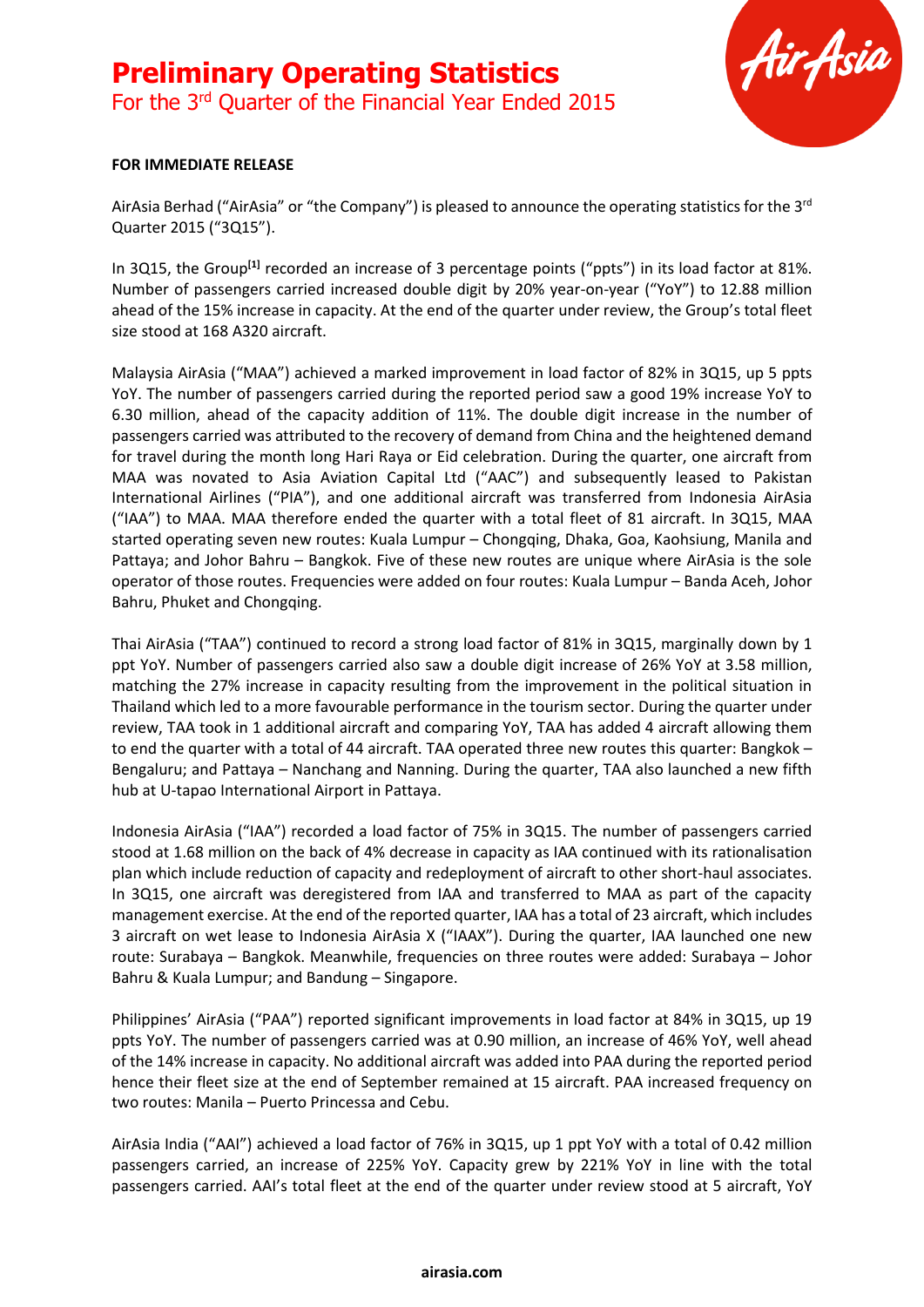

increase of 3 aircraft. Frequency was added on one existing route: Bengaluru – Visakhapatnam. AAI's operating statistics are disclosed and included in the Group's numbers since 3Q14.

[1] *Group refers to MAA, TAA, IAA, PAA & AAI*

### **Group**

## **3 rd Quarter 2015 Operating Statistics**

| <b>Group</b>                            | <b>JUL-SEP 2015</b> |            |               |
|-----------------------------------------|---------------------|------------|---------------|
| (MAA, TAA, IAA, PAA, AAI)               | 2015                | 2014       | <b>Change</b> |
| Passenger Carried <sup>1</sup>          | 12,875,533          | 10,736,936 | 20%           |
| Capacity <sup>2</sup>                   | 15,936,840          | 13,823,640 | 15%           |
| Load Factor $(\%)^3$                    | 81                  | 78         | $+3$ ppts     |
|                                         |                     |            |               |
| $ASK$ (mil) <sup>4</sup>                | 18,864              | 15,978     | 18%           |
| RPK (mil) <sup>5</sup>                  | 15,190              | 12,407     | 22%           |
|                                         |                     |            |               |
| Number of stages <sup>b</sup>           | 88,538              | 76,806     | 15%           |
| Average stage length (km)               | 1,138               | 1,027      | 11%           |
| Size of fleet at month end <sup>7</sup> | 168                 | 171        | -3            |

*Note: (i) The total fleet number under AirAsia Group in 2015 includes:*

- *1 A320 aircraft novated from MAA to Asia Aviation Capital ("AAC") and subsequently wet leased to Pakistan International Airlines*
- *3 A320 aircraft wet leased from IAA to IAAX*

#### **Malaysia**

#### **3 rd Quarter 2015 Operating Statistics**

|                                         | <b>JUL-SEP 2015</b> |           |           |  |
|-----------------------------------------|---------------------|-----------|-----------|--|
| <b>Malaysia AirAsia</b>                 | 2015                | 2014      | Change    |  |
| Passenger Carried <sup>1</sup>          | 6,296,016           | 5,288,896 | 19%       |  |
| Capacity $2$                            | 7,675,920           | 6,908,400 | 11%       |  |
| Load Factor $(\%)^3$                    | 82                  | 77        | $+5$ ppts |  |
| ASK (mil) <sup>4</sup>                  | 9,567               | 8,521     | 12%       |  |
| RPK (mil) <sup>5</sup>                  | 7,771               | 6,524     | 19%       |  |
| Number of stages <sup>6</sup>           | 42,644              | 38,380    | 11%       |  |
| Average stage length (km)               | 1,246               | 1,234     | 1%        |  |
| Size of fleet at month end <sup>7</sup> | $81^{(i)}$          | 81        |           |  |

*Note: (i) Including 1 aircraft that was novated to AAC and subsequently leased out to Pakistan International Airlines*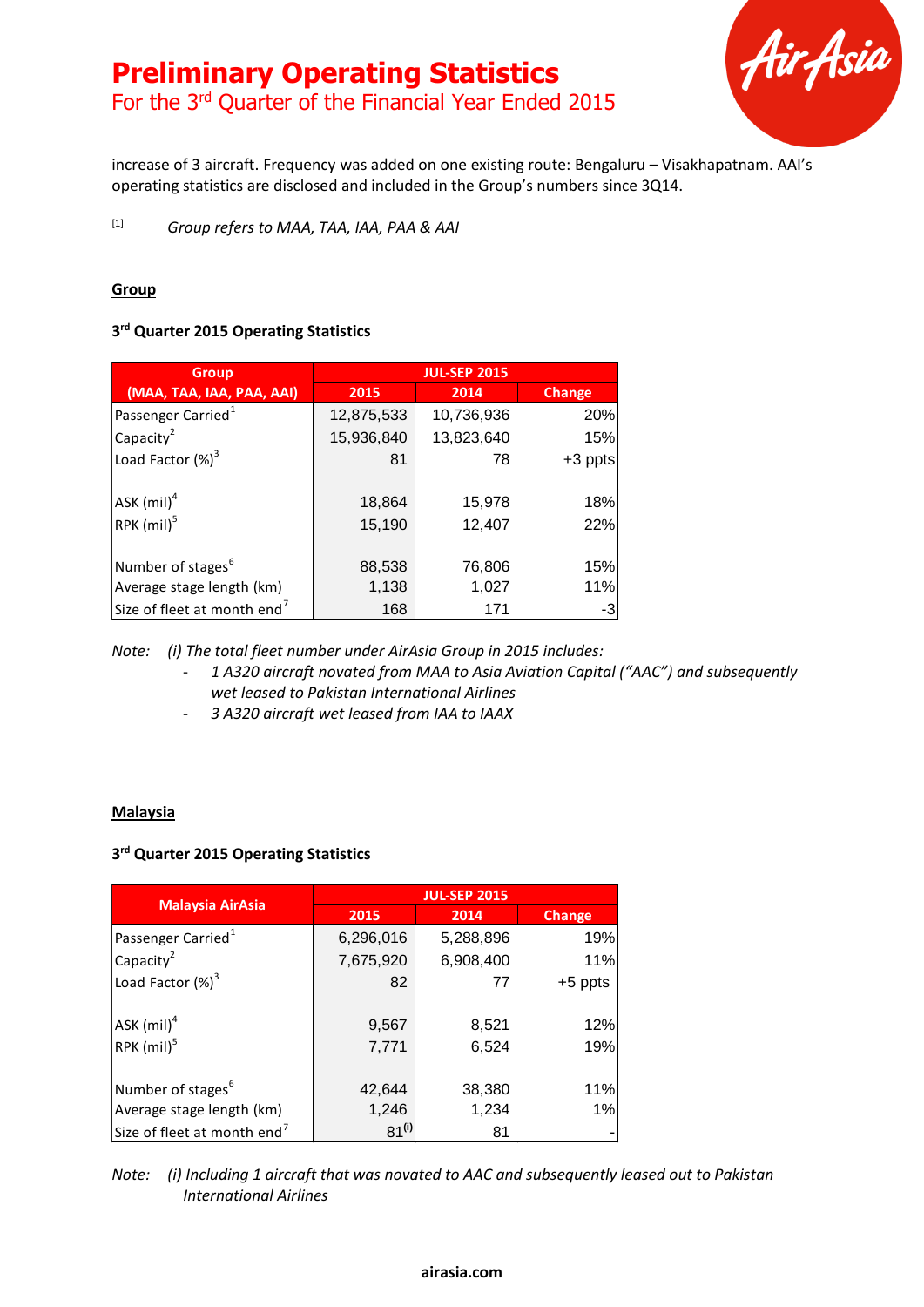# **Preliminary Operating Statistics**

For the 3rd Quarter of the Financial Year Ended 2015



### **Thailand**

#### **3 rd Quarter 2015 Operating Statistics**

| <b>Thai AirAsia</b>                                | <b>JUL-SEP 2015</b> |                |               |  |
|----------------------------------------------------|---------------------|----------------|---------------|--|
|                                                    | 2015                | 2014           | <b>Change</b> |  |
| Passenger Carried <sup>1</sup>                     | 3,584,130           | 2,854,688      | 26%           |  |
| Capacity $2$                                       | 4,412,520           | 3,470,400      | 27%           |  |
| Load Factor (%) <sup>3</sup>                       | 81                  | 82             | $-1$ ppt      |  |
| $ASK$ (mil) <sup>4</sup><br>RPK (mil) <sup>5</sup> | 4,445<br>3,651      | 3,553<br>2,957 | 25%<br>23%    |  |
| Number of stages <sup>b</sup>                      | 24,514              | 19,280         | 27%           |  |
| Average stage length (km)                          | 1,007               | 1,024          | $-2%$         |  |
| Size of fleet at month end <sup>7</sup>            | 44                  | 40             | 4             |  |

#### **Indonesia**

## **3 rd Quarter 2015 Operating Statistics**

|                                         | <b>JUL-SEP 2015</b> |                          |              |           |               |
|-----------------------------------------|---------------------|--------------------------|--------------|-----------|---------------|
|                                         | 2015                |                          |              |           |               |
| <b>Indonesia AirAsia</b>                | <b>Operated by</b>  | <b>Operated by</b>       | <b>Total</b> |           |               |
|                                         | <b>IAA</b>          | <b>3rd Party</b>         |              | 2014      | <b>Change</b> |
|                                         |                     | under RSA <sup>(i)</sup> |              |           |               |
| Passenger Carried <sup>1</sup>          | 1,622,390           | 54,858                   | 1,677,248    | 1,847,385 | $-9%$         |
| Capacity <sup>2</sup>                   | 2,155,320           | 68,220                   | 2,223,540    | 2,324,340 | $-4%$         |
| Load Factor $(\%)^3$                    | 75                  | 80                       | 75           | 79        | -4 ppts       |
| $ASK$ (mil) <sup>4</sup>                | 2,958               | 76                       | 3,034        | 2,704     | 12%           |
| RPK (mil) <sup>5</sup>                  | 2,255               | 61                       | 2,316        | 2,159     | 7%            |
| Number of stages <sup>b</sup>           | 11,974              | 379                      | 12,353       | 12,921    | $-4%$         |
| Average stage length (km)               | 1,258               | 1,035                    | 1,146        | 1,191     | $-4%$         |
| Size of fleet at month end <sup>7</sup> | 20                  | 8 <sup>(ii)</sup>        | 28           | 30        | $-2$          |

*Note: (i) Operated by IAAX on behalf of IAA on a Revenue Sharing Agreement ("RSA") (ii) Includes 3 A320 aircraft wet leased from IAA*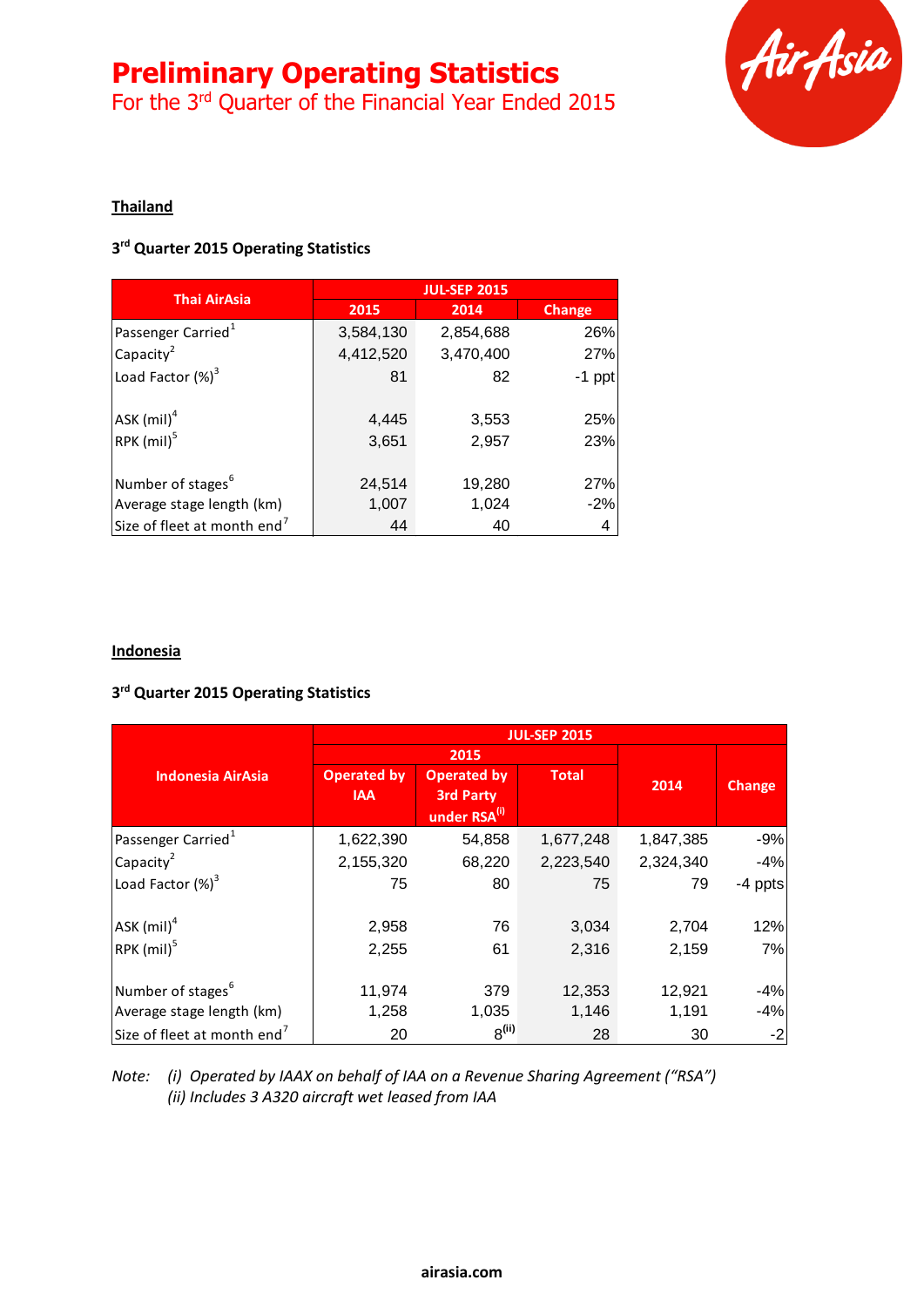# **Preliminary Operating Statistics**

For the 3<sup>rd</sup> Quarter of the Financial Year Ended 2015



# **Philippines**

#### **3 rd Quarter 2015 Operating Statistics**

|                                         | <b>JUL-SEP 2015</b> |         |               |  |
|-----------------------------------------|---------------------|---------|---------------|--|
| <b>Philippines' AirAsia</b>             | 2015                | 2014    | <b>Change</b> |  |
| Passenger Carried <sup>1</sup>          | 901,957             | 617,878 | 46%           |  |
| Capacity $2$                            | 1,079,100           | 950,220 | 14%           |  |
| Load Factor $(\%)^3$                    | 84                  | 65      | $+19$ ppts    |  |
| ASK (mil) <sup>4</sup>                  | 1,155               | 1,102   | 5%            |  |
| RPK (mil) <sup>5</sup>                  | 950                 | 693     | 37%           |  |
| Number of stages <sup>b</sup>           | 5,995               | 5,279   | 14%           |  |
| Average stage length (km)               | 1,072               | 1,162   | $-8%$         |  |
| Size of fleet at month end <sup>7</sup> | 15                  | 18      | $-3$          |  |

#### **India**

#### **3 nd Quarter 2015 Operating Statistics**

| <b>AirAsia India</b>                               | <b>JUL-SEP 2015</b> |          |              |  |
|----------------------------------------------------|---------------------|----------|--------------|--|
|                                                    | 2015                | 2014     | Change       |  |
| Passenger Carried <sup>1</sup>                     | 416,182             | 128,089  | 225%         |  |
| Capacity $2$                                       | 545,760             | 170,280  | 221%         |  |
| Load Factor (%) <sup>3</sup>                       | 76                  | 75       | $+1$ ppt     |  |
| $ASK$ (mil) <sup>4</sup><br>RPK (mil) <sup>5</sup> | 663<br>502          | 97<br>74 | 580%<br>579% |  |
| Number of stages <sup>6</sup>                      | 3,032               | 946      | 221%         |  |
| Average stage length (km)                          | 1,208               | 524      | 130%         |  |
| Size of fleet at month end <sup>7</sup>            | 5                   | 2        |              |  |